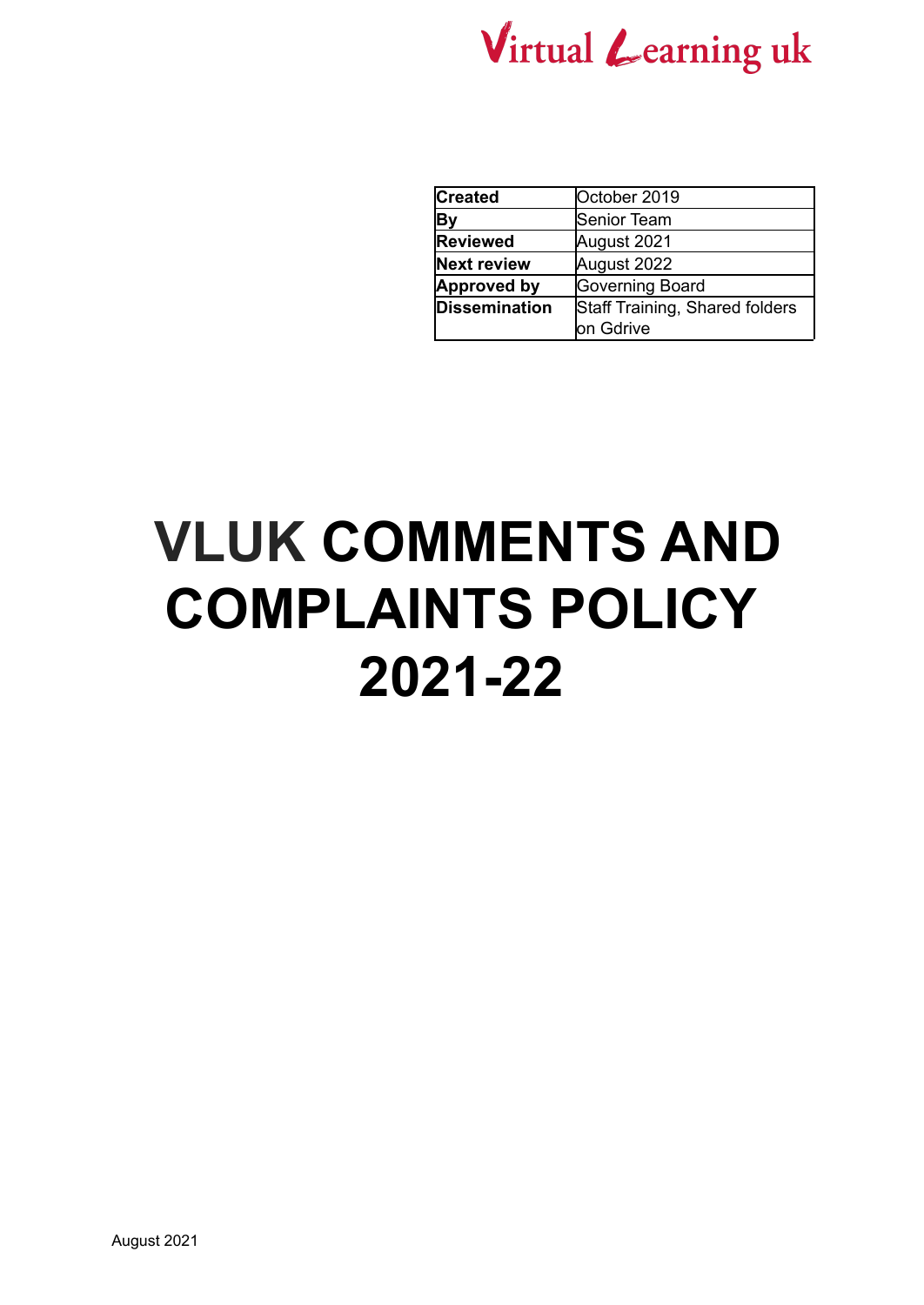

### **1. PURPOSE**

VLUK's Comments and Complaints Policy provides the structure within which learners and anyone who is dissatisfied or satisfied with the organisation can bring their comments to the attention of the organisation. The structure also assists staff to effectively deal with complaints from learners, parents, customers, employers, contractors and other interested parties. VLUK welcomes feedback to enable us to improve our services. As an organisation constantly striving to undertake continuous improvement, it also allows us to monitor and share successful practice and learn where improvements can be made to the learner journey.

Quality leaders specific to each qualification are responsible for ensuring this information is fully understood by their qualification team and by the learners who commence courses/programmes in their area.

This document is available to all colleagues on Google Drive and the company website [www.vluk.org.](http://www.vluk.org)

#### **2. INFORMAL STAGE 1**

It is recognised that some comments/concerns are raised informally, and these can and should be dealt with immediately. An immediate telephone call will occur to acknowledge comment/complaint within 24 hours. An informal comment/complaint should be raised directly with the relevant tutor or manager within 5 working days of when the incident occurred. Any such concerns should then be raised promptly and directly with the individual against whom there is a concern where relevant. We aim to resolve informal concerns quickly and effectively. If concerns are not satisfactorily resolved in this way complainants should follow VLUK's formal Complaints process as outlined below.

### **3. FORMAL STAGE 2**

The formal procedure is intended to ensure that all complaints are handled fairly, consistently and wherever possible resolved to the complainant's satisfaction. 1

### **4. RESPONSIBILITY OF THE COMPLAINANT**

If the complaint is not resolved at the informal stage, or the complainant does not wish to follow the informal complaint process, they should:

• Communicate their complaint in writing using the VLUK Learner Complaints Form to anthony.smith@vluk.org

<sup>1</sup>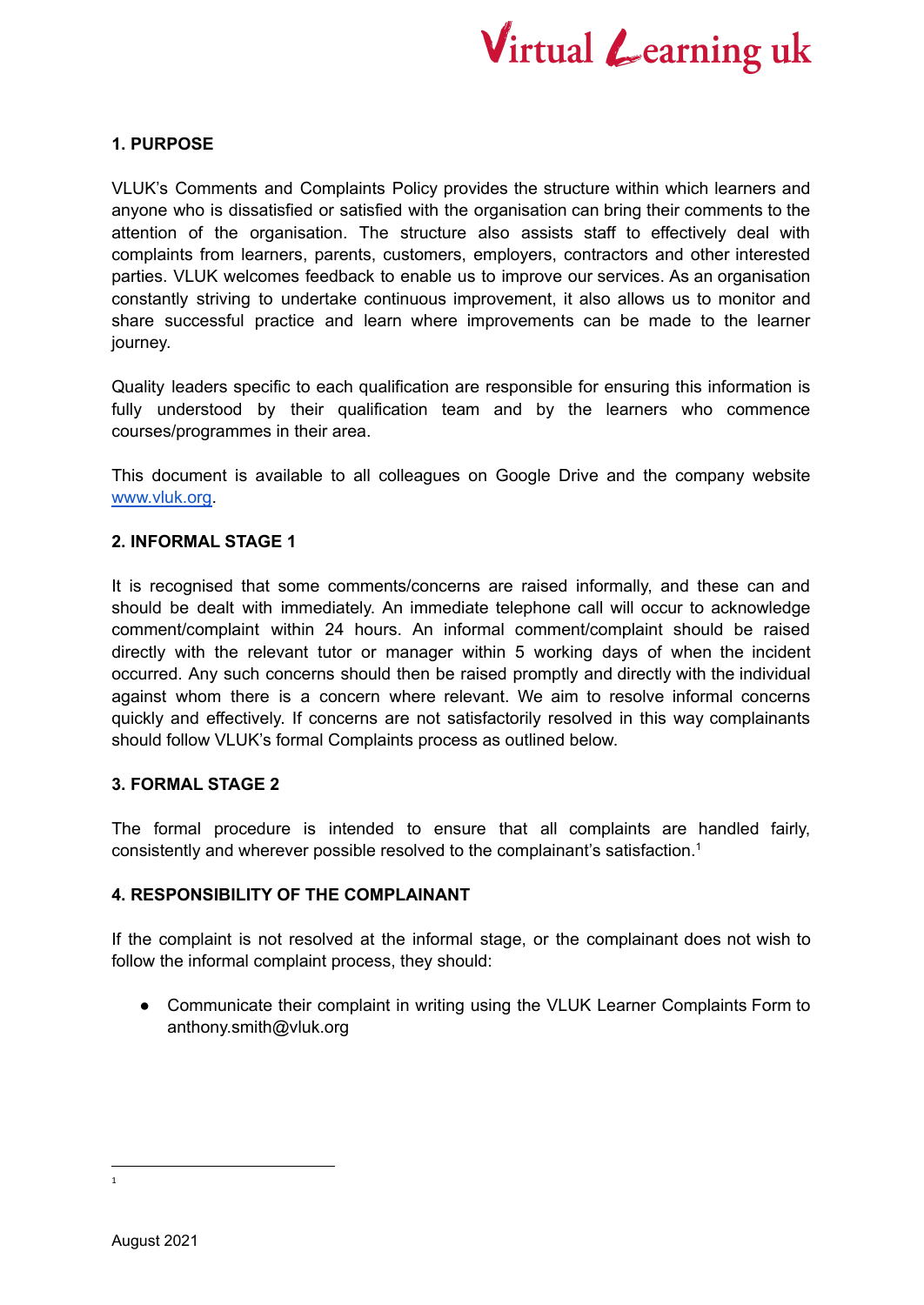

All Formal Stage 2 complaints should be sent to:

The Complaints Officer Anthony Smith Email: anthony.smith@vluk.org

To speak to someone in person about a complaint please contact Gemma Halsey on 01793 701441

- Bring their complaint to the attention of VLUK within 2 weeks of the incident occurring.
- Explain the concern as clearly and as fully as possible, including any action taken to date.

## **5. RESPONSIBILITY OF VLUK**

We will respond to any dissatisfaction with our services fairly and promptly;

- You will receive an initial response within 48 hours of receipt of your formal complaint
- Your complaint will be looked into and an initial response sent to you within 10 working days detailing our findings.
- A further, more detailed response will be sent on conclusion of a full investigation if relevant within a maximum of 3 weeks from the date of the complaint.
- You may be offered a meeting with the parties involved if appropriate.
- All informal and formal complaints will be logged on our central log.
- These will be retained for a period of 2 years following resolution and closure of the complaint at which point all information relating to the complaint will be deleted.

### **6. APPEALS AND ESCALATION PROCESS STAGE 3**

If you are dissatisfied with the outcome of your complaint at stage 1 and/or stage 2 you may appeal to Dominic Anderson, the Chief Operating Officer. Your appeal must be submitted within 20 working days from receipt of the complaint response. Your appeal should be sent, in writing, to

| All Complaints Appeals - Stage 3 should be sent to: |  |  |  |
|-----------------------------------------------------|--|--|--|
| <b>COO</b>                                          |  |  |  |
| Dominic Anderson                                    |  |  |  |
| Email: dominic.anderson@vluk.org                    |  |  |  |
|                                                     |  |  |  |

If you have fully exhausted our complaints procedure, have evidence of this and remain dissatisfied, you can contact ESFA.

You can also contact ESFA if you are being prevented from exhausting our complaints procedure, or if you are no longer able to contact us because we are no longer trading.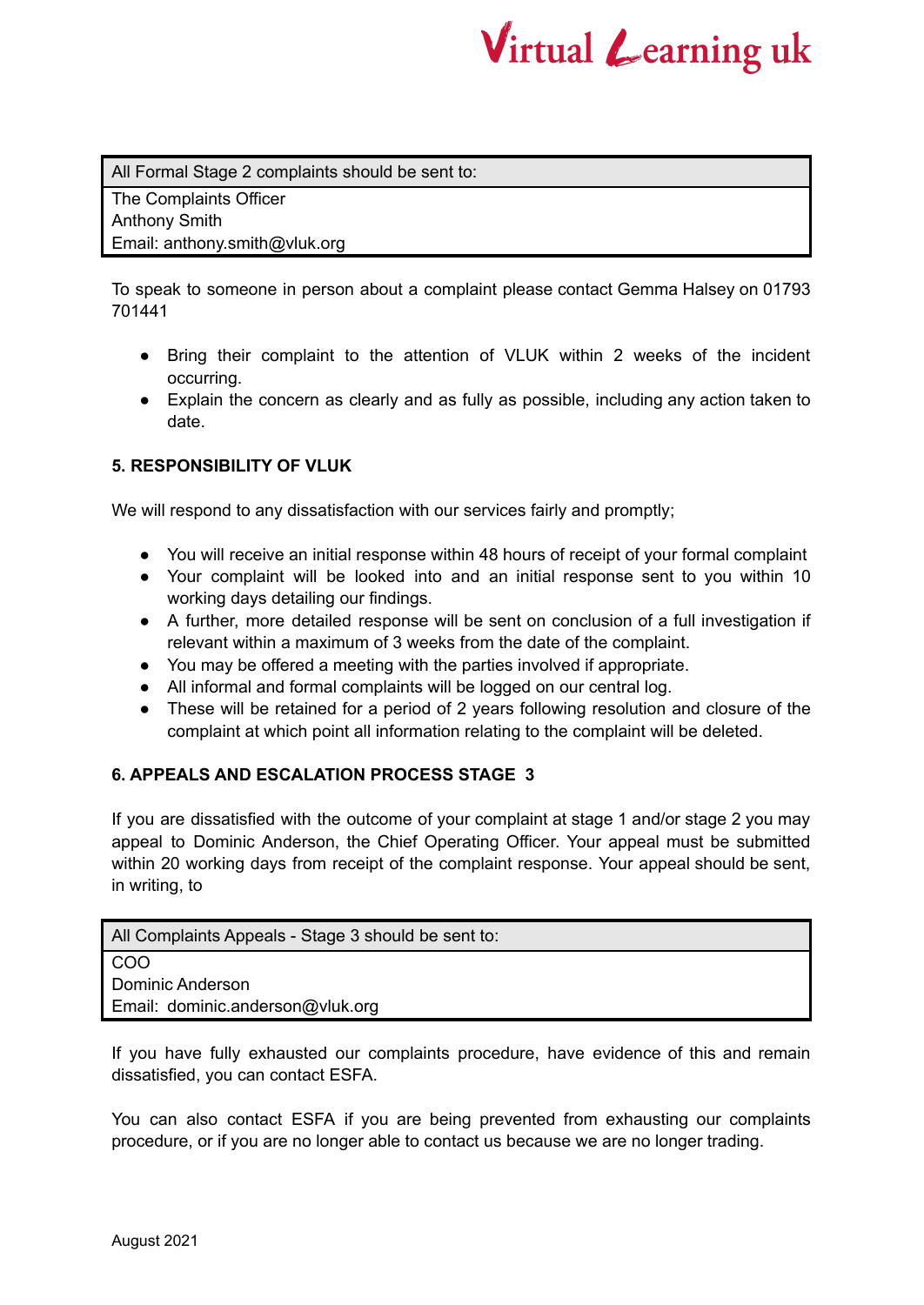

### **7. HOW TO COMPLAIN TO ESFA**

The ESFA only accept complaints in writing, by email or letter, except where they are required to make reasonable adjustments. Please let them know if this applies to you, either through a third party or by calling them, and they will arrange for someone to handle your complaint accordingly.

If you have difficulties in providing details in writing or if you are under 18, they will consider complaints made on your behalf by a third party. You will need to confirm that they can communicate with that third party on your behalf. If the complaint is on behalf of more than one person, they will need written permission from everyone.

You should email complaints to complaints.esfa@education.gov.uk, or put them in a letter to:

Customer Service Team, Education and Skills Funding Agency Cheylesmore House Quinton Road Coventry CV1 2WT

## **When you contact the ESFA about your complaint, you will need to provide them with the following:**

- the name of our organisation
- details of what your complaint is, together with the relevant documents
- evidence that you have fully exhausted our complaints procedure, including any appeals process (for example, written correspondence confirming the outcome)
- permission to disclose details of your complaint to us
- if you are acting on behalf of a learner, evidence that you have their permission to do so

The ESFA can only investigate on behalf of learners whose courses they fund or employers that they fund. They may ask you for further information to help them confirm this.

### **8. CONFIDENTIALITY**

VLUK will keep you informed of progress with your complaint and how we are handling the information provided under this Complaints Procedure. Where an investigation is required, your information may be shared with other VLUK staff members or external third parties. Before sharing your information, we will inform you of this, unless there were exceptional circumstances, for example, where doing so could pose a risk of harm to you or others. At all times complying with GDPR policy

In the case of young people under the age of 18 raising a complaint, depending on the nature of the complaint, we may be obliged to inform their parent/guardian.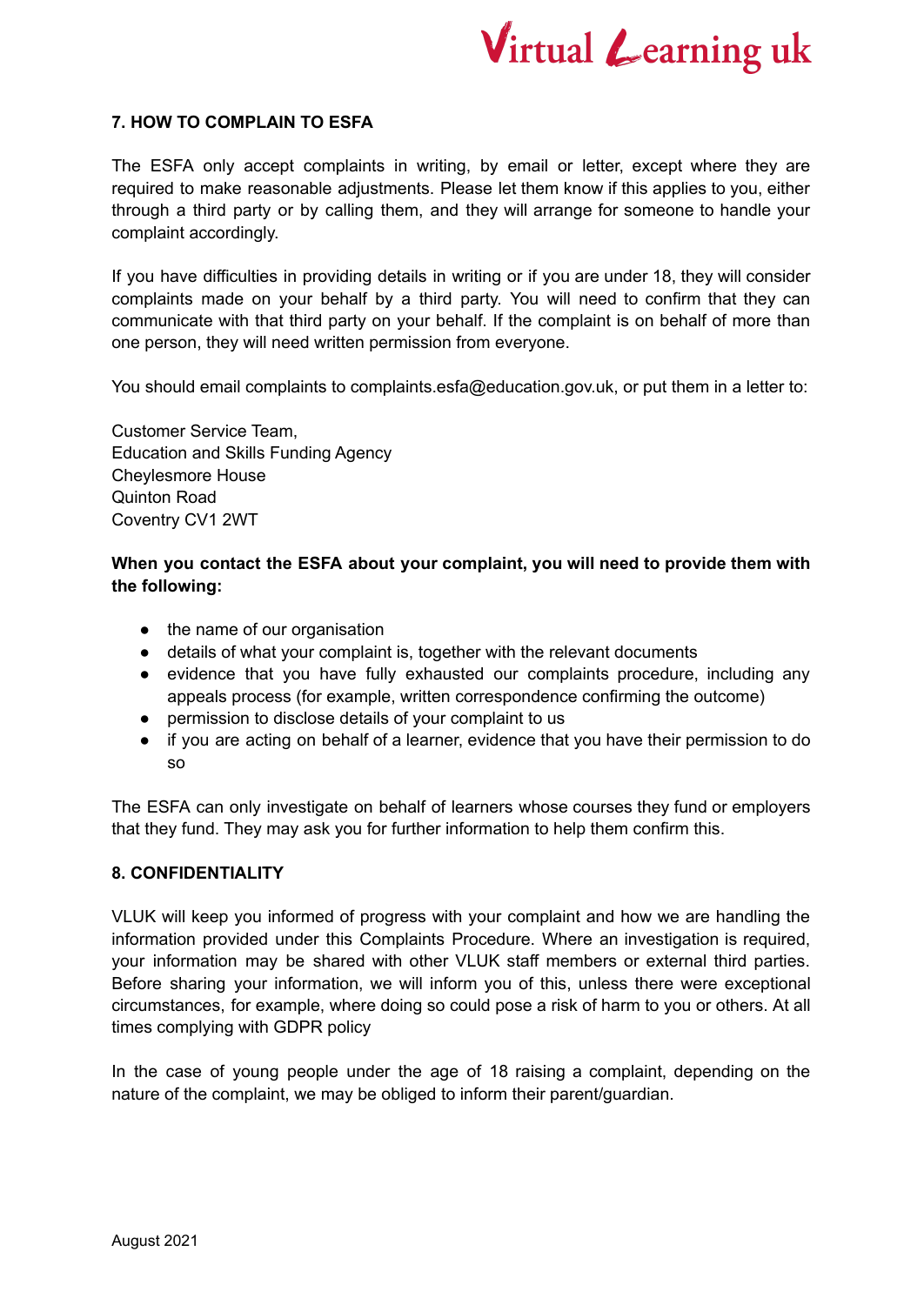

### **9. MONITORING AND EVALUATION**

Complaints and comments are an important tool which, alongside other data will allow VLUK to learn about the services we provide. They provide a useful source of information about how individuals see our services and how we are serving them.

Complaints and comments information will be considered on a regular basis by the Senior Leadership Team and reported to the Board of Governors at the end of Term 2, Term 4 and a final annual report. Wherever possible the data will be used to improve and develop the service.